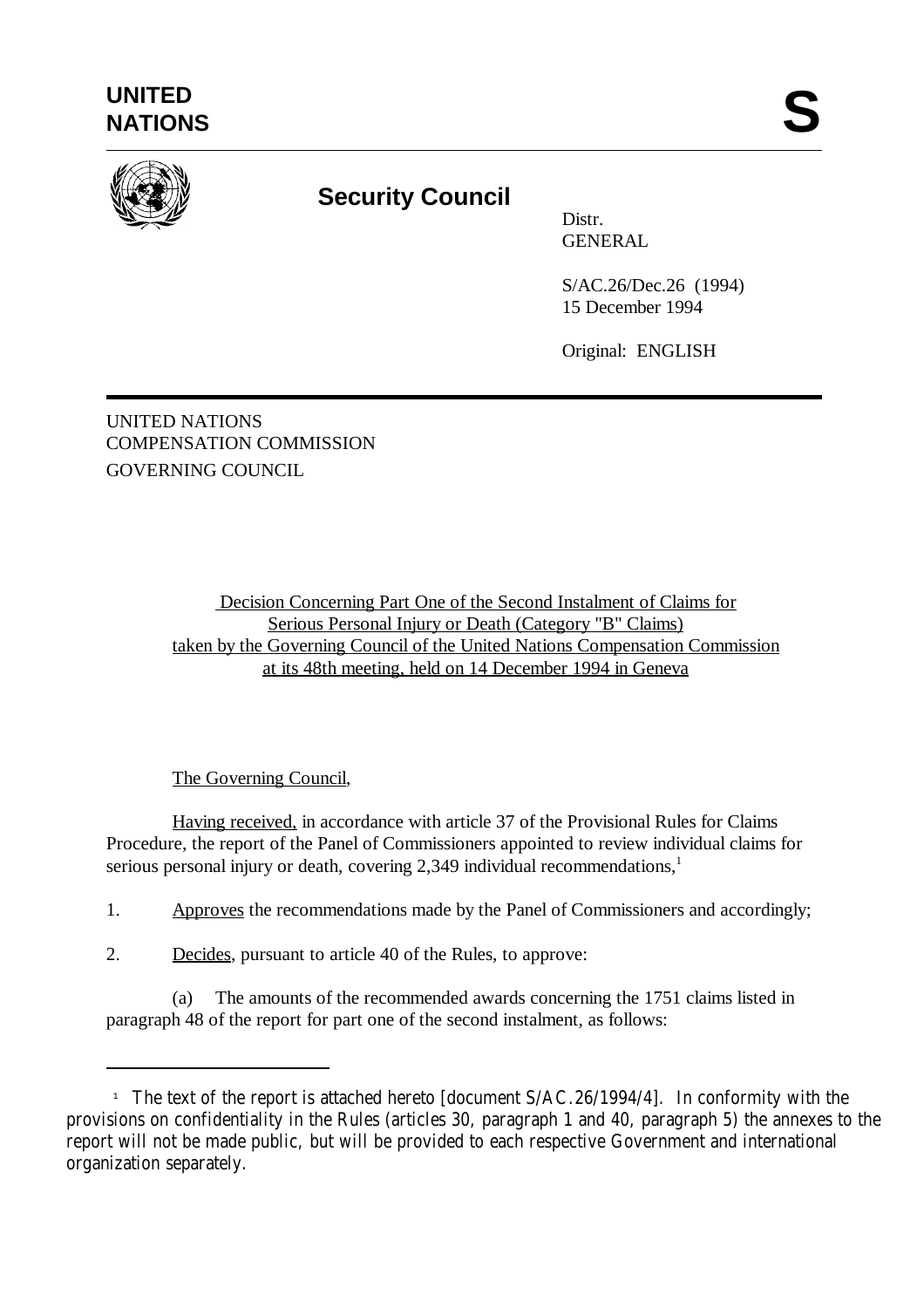## S/AC.26/Dec.26 (1994) page 2

| Second Instalment: Part One |                                  |                                |  |
|-----------------------------|----------------------------------|--------------------------------|--|
| Country                     | Consolidated Claim<br>Submission | Total Amount<br>Awarded (US\$) |  |
| Australia                   | AU/290/2B                        | \$5,000.00                     |  |
|                             | AU/350/3B                        | \$0.00                         |  |
|                             | AU/418/4B                        | \$5,000.00                     |  |
| Bahrain                     | BH/268/4B                        | \$0.00                         |  |
| Bangladesh                  | BD/182/1B                        | \$262,500.00                   |  |
|                             | BD/320/2B                        | \$15,000.00                    |  |
|                             | BD/451/3B                        | \$10,000.00                    |  |
| Belgium                     | BE/289/1B                        | \$10,000.00                    |  |
| Bulgaria                    | BG/419/1B                        | \$5,000.00                     |  |
|                             | CA/279/1B                        | \$17,500.00                    |  |
| Canada                      | CA/410/2B                        | \$2,500.00                     |  |
|                             | EG/363/1B                        | \$47,500.00                    |  |
|                             | EG/460/2B                        | \$165,000.00                   |  |
|                             | EG/479/3B                        | \$62,500.00                    |  |
|                             | EG/510/4B                        | \$52,500.00                    |  |
| Egypt                       | EG/648/6B                        | \$17,500.00                    |  |
|                             | EG/688/7B                        | \$2,500.00                     |  |
|                             | EG/699/8B                        | \$12,500.00                    |  |
|                             | EG/775/9B                        | \$17,500.00                    |  |
|                             | EG/813/10B                       | \$2,500.00                     |  |
| Finland                     | FI/263/1B                        | \$0.00                         |  |
| France                      | FR/171/3B                        | \$20,000.00                    |  |
|                             | FR/222/4B                        | \$22,500.00                    |  |
|                             | FR/230/5B                        | \$2,500.00                     |  |
|                             | FR/309/6B                        | \$17,500.00                    |  |
|                             | DE/232/1B                        | \$2,500.00                     |  |
| Germany                     | DE/262/2B                        | \$0.00                         |  |
|                             | DE/385/3B                        | \$2,500.00                     |  |
|                             | DE/407/4B                        | \$10,000.00                    |  |
| Greece                      | GR/403/1B                        | \$0.00                         |  |
| India                       | IN/172/1B                        | \$70,000.00                    |  |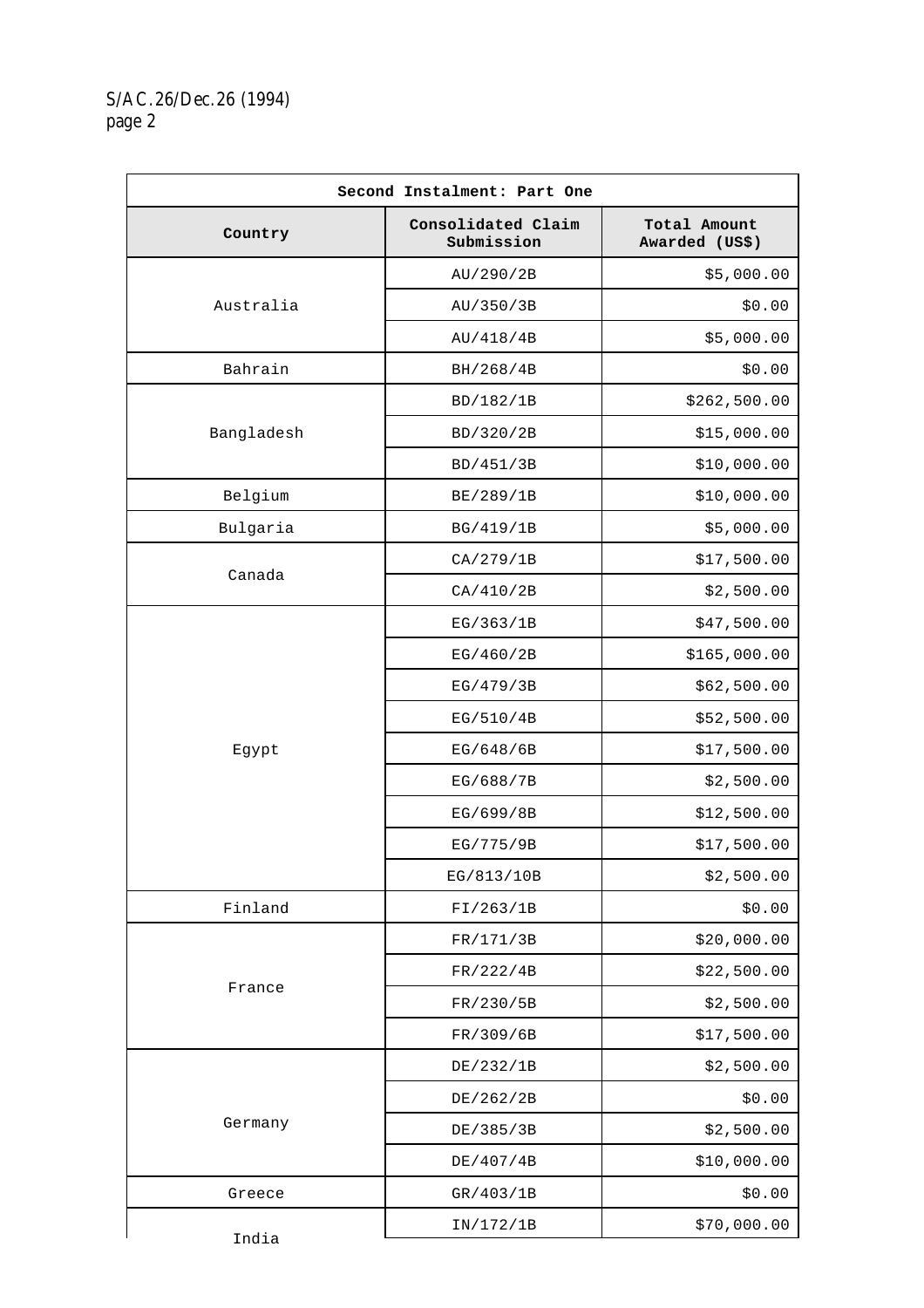## S/AC.26/Dec.26 (1994) page 3

| Second Instalment: Part One |                                  |                                |  |
|-----------------------------|----------------------------------|--------------------------------|--|
| Country                     | Consolidated Claim<br>Submission | Total Amount<br>Awarded (US\$) |  |
|                             | IN/180/2B                        | \$40,000.00                    |  |
|                             | IN/237/13B                       | \$0.00                         |  |
|                             | IN/245/5B                        | \$30,000.00                    |  |
|                             | IN/250/6B                        | \$102,500.00                   |  |
|                             | IN/267/3B                        | \$20,000.00                    |  |
|                             | IN/274/4B                        | \$12,500.00                    |  |
|                             | IN/302/7B                        | \$117,500.00                   |  |
|                             | IN/366/8B                        | \$112,500.00                   |  |
|                             | IN/376/9B                        | \$45,000.00                    |  |
|                             | IN/402/10B                       | \$85,000.00                    |  |
| Ireland                     | IE/259/1B                        | \$12,500.00                    |  |
|                             | IT/253/1B                        | \$7,500.00                     |  |
| Italy                       | IT/318/2B                        | \$5,000.00                     |  |
|                             | IT/406/3B                        | \$17,500.00                    |  |
| Jordan                      | JO/301/2B                        | \$202,500.00                   |  |
| Korea                       | KR/226/1B                        | \$5,000.00                     |  |
|                             | KW/191/4B                        | \$1,182,500.00                 |  |
|                             | KW/273/5B                        | \$405,000.00                   |  |
| Kuwait                      | KW/368/6B                        | \$55,000.00                    |  |
|                             | KW/430/7B                        | \$427,500.00                   |  |
|                             | KW/546/8B/Part X                 | \$980,000.00                   |  |
| Mauritius                   | MU/372/4B                        | \$0.00                         |  |
| Morocco                     | MA/415/2B                        | \$0.00                         |  |
|                             | NL/243/1B                        | \$0.00                         |  |
| Netherlands                 | NL/384/2B                        | \$0.00                         |  |
|                             | PK/174/2B                        | \$40,000.00                    |  |
| Pakistan                    | PK/317/3B                        | \$92,500.00                    |  |
| Philippines                 | PH/332/1B                        | \$2,500.00                     |  |
| Russian Federation          | RU/169/1B                        | \$2,500.00                     |  |
| Somalia                     | SO/304/1B                        | \$32,500.00                    |  |
| Sri Lanka                   | LK/333/2B                        | \$0.00                         |  |
| Sweden                      | SE/371/1B                        | \$2,500.00                     |  |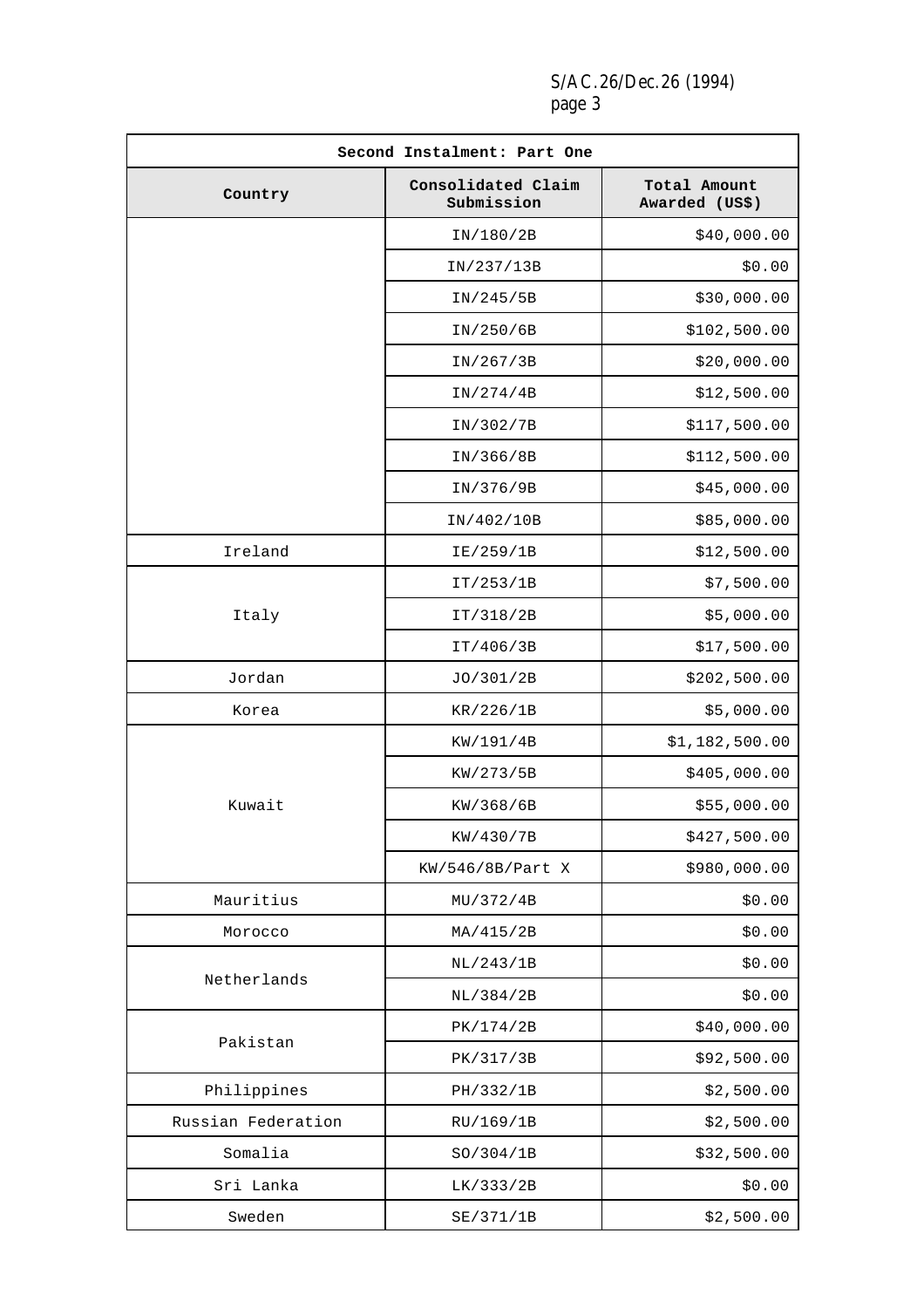| Second Instalment: Part One |                                  |                                |
|-----------------------------|----------------------------------|--------------------------------|
| Country                     | Consolidated Claim<br>Submission | Total Amount<br>Awarded (US\$) |
| Uganda                      | UG/196/1B                        | \$0.00                         |
| United Kingdom              | GB/194/7B                        | \$12,500.00                    |
|                             | GB/206/8B                        | \$62,500.00                    |
|                             | GB/252/9B                        | \$30,000.00                    |
|                             | GB/297/10B                       | \$27,500.00                    |
|                             | GB/345/11B                       | \$37,500.00                    |
|                             | GB/375/12B                       | \$45,000.00                    |
|                             | GB/393/13B                       | \$17,500.00                    |
|                             | GB/421/14B                       | \$20,000.00                    |
| United States               | US/217/4B                        | \$7,500.00                     |
|                             | US/342/5B                        | \$27,500.00                    |
|                             | US/429/6B                        | \$55,000.00                    |
| UNDP Jerusalem              | PP/338/1B                        | \$10,000.00                    |
| UNDP Kuwait                 | PP/420/1B                        | \$2,500.00                     |
| UNRWA Vienna                | PP/322/2B                        | \$12,500.00                    |
| Total                       |                                  | \$5,265,000.00                 |